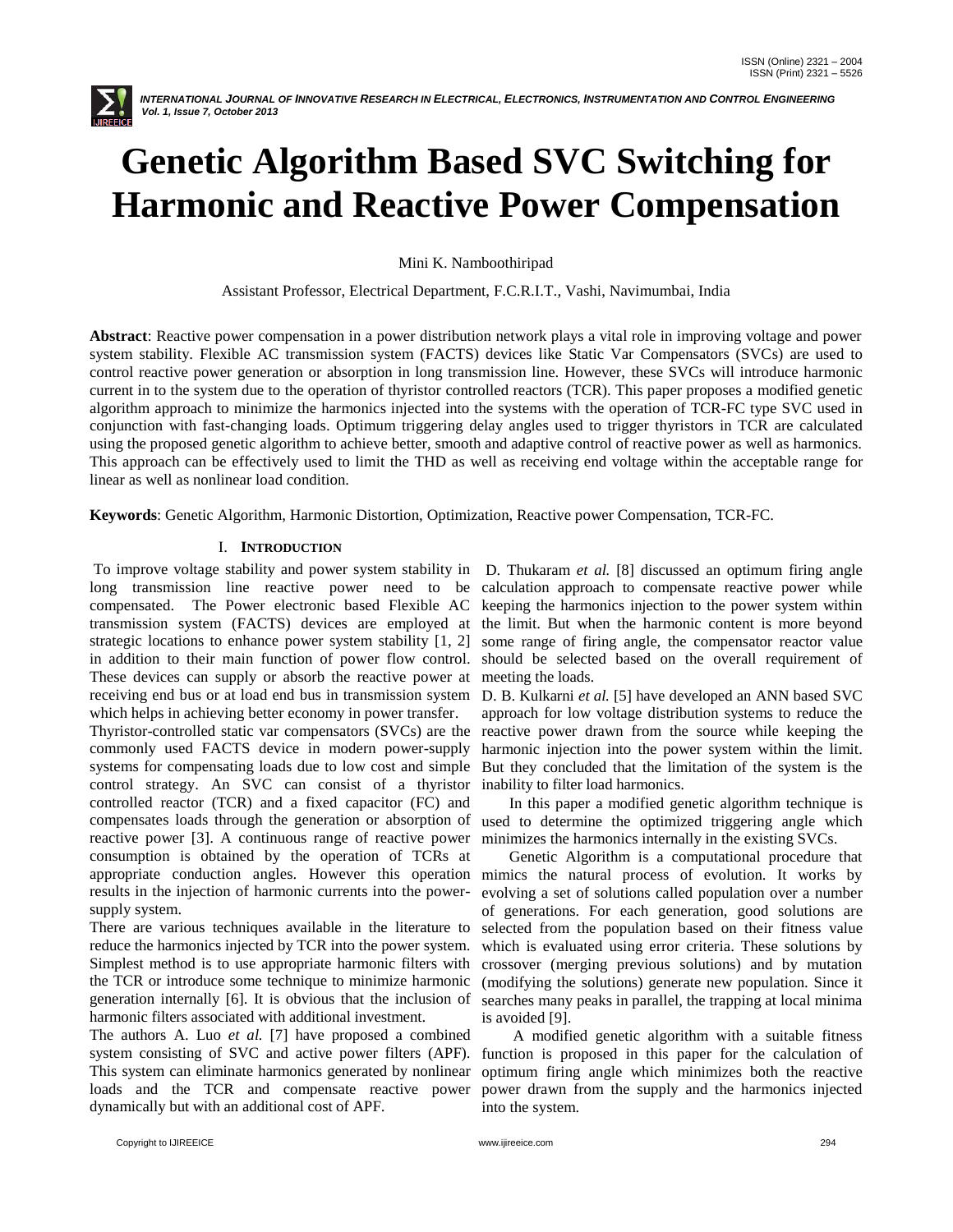

## II. **STATIC VAR COMPENSATOR (TCR-FC TYPE)**

Static Var Compensators are shunt connected static generators / absorbers whose outputs are varied so as to control voltage of the electric power systems. In its simple form, SVC is connected as Thyristor Controlled Reactor-Fixed Capacitor (TCR-FC) configuration as shown in Fig. 1.



Fig. 1. Basic SVC

The current in the reactor is varied by the method of firing delay angle control method. The constant capacitive var generation  $(Q_C)$  of the fixed capacitor is opposed by the variable var absorption  $(Q_{TCR})$  of the thyristor controlled reactor, to yield the total var output (Q) required. At the maximum capacitive var output, the thyristor-controlled reactor is off [11-13].To decrease the capacitive output, the current in the reactor is increased by decreasing delay angle α. At zero var output, the capacitive and inductive currents become equal and thus both the vars cancels out. With further decrease of angle  $\alpha$ , the inductive current becomes larger than the capacitive current, resulting in a net inductive output.

 The single line diagram of the system under consideration is shown in Fig. 2. Let the source voltage be  $V_s$ , receiving end voltage be  $V_r$ , the reactance of transmission line be X and  $\delta$  be the angle between  $V_s$  and  $V_r$ . The relation between reactive power ' $Q_r$ ' and voltage at receiving end is given by :

$$
Q_r = \frac{V_r (V_r - V_s \cos \delta)}{X} \tag{1}
$$

 From the equation (1) it is clear that by compensating this reactive power consumed by the transmission line, it is possible to control  $V_r$ . This can be achieved by the shunt connection of TCR-FC. For a given load power demand , by calculating the  $Q<sub>r</sub>$  value using equation 1 and by setting the values for  $Q_C$  of the FC, the reactive power absorbed by the TCR-FC can be calculated from the equation (2).

$$
Q = Q_{TCR} - Q_C \tag{2}
$$

 $Q_{TCR}$  can be determined from the fundamental component of TCR current,  $I_{LF}(\alpha)$  and is given by the equation (3)[2].

$$
I_{IF}(\alpha) = \frac{V_r}{\omega L} (1 - \frac{2\alpha}{\pi} - \frac{\sin 2\alpha}{\pi})
$$
\n(3)

where,  $\alpha$  is firing angle of TCR, L is fixed value of reactance for TCR.

From the equation (3) it is clear that when  $\alpha=0$ , maximum reactive power can be compensated. Thus, by considering zero firing angle under no load condition, inductor of the TCR can be designed. When the transmission line is loaded, reactive power compensation can be done by varying the firing angle along with the FC. However as  $\alpha$  is increased from  $0^\circ$  to  $90^\circ$ , TCR current becomes more distorted.

The performance index THD is given by

$$
THD = \frac{1}{l_{LF}} \sqrt{\sum_{h=2}^{m} l_h^2}
$$
 (4)

Where  $I_{LF}$  is the fundamental current calculated from equation (3) and  $I_h$  is the harmonic line current calculated by the following equation.

$$
I_h = \frac{4V_s}{\pi \omega L} \frac{(Sin\alpha \text{ Cosna} - n\text{Cos}\alpha \text{ Sinna})}{n(n^2 - 1)}
$$
(5)

A Genetic algorithm based controller is designed to calculate optimal firing angle which can simultaneously keep desired receiving end voltage and harmonics within limit.



Fig. 2. Single line diagram of the system

### III. **THE PROPOSED GENETIC ALGORITHM**

The objective of the Genetic algorithm (GA), based on the natural process of evolution, is to find the optimal solution to a problem. GA works on a collection of several alternative solutions called population. Each solution or individual in the population is called chromosome and individual character in this is called genes. To obtain better solutions (population) from existing one, a new generation is evolved in each iteration of the GA [10].

Generation of a new population involves various steps. First evaluate each individual of the population by a user defined fitness function, which can be the opposite of the error function. Then highly fit individuals are selected from the population for reproduction. Selected individuals form pairs called parents. Different operations for reproduction are crossover and mutation [9].

Copyright to IJIREEICE [www.ijireeice.com](http://www.ijireeice.com/) 295 In the crossover operation, portions of two parents are combined to produce two new individuals, called offspring. This provides a mechanism for the chromosomes to mix and match their desirable qualities in forming offspring. For each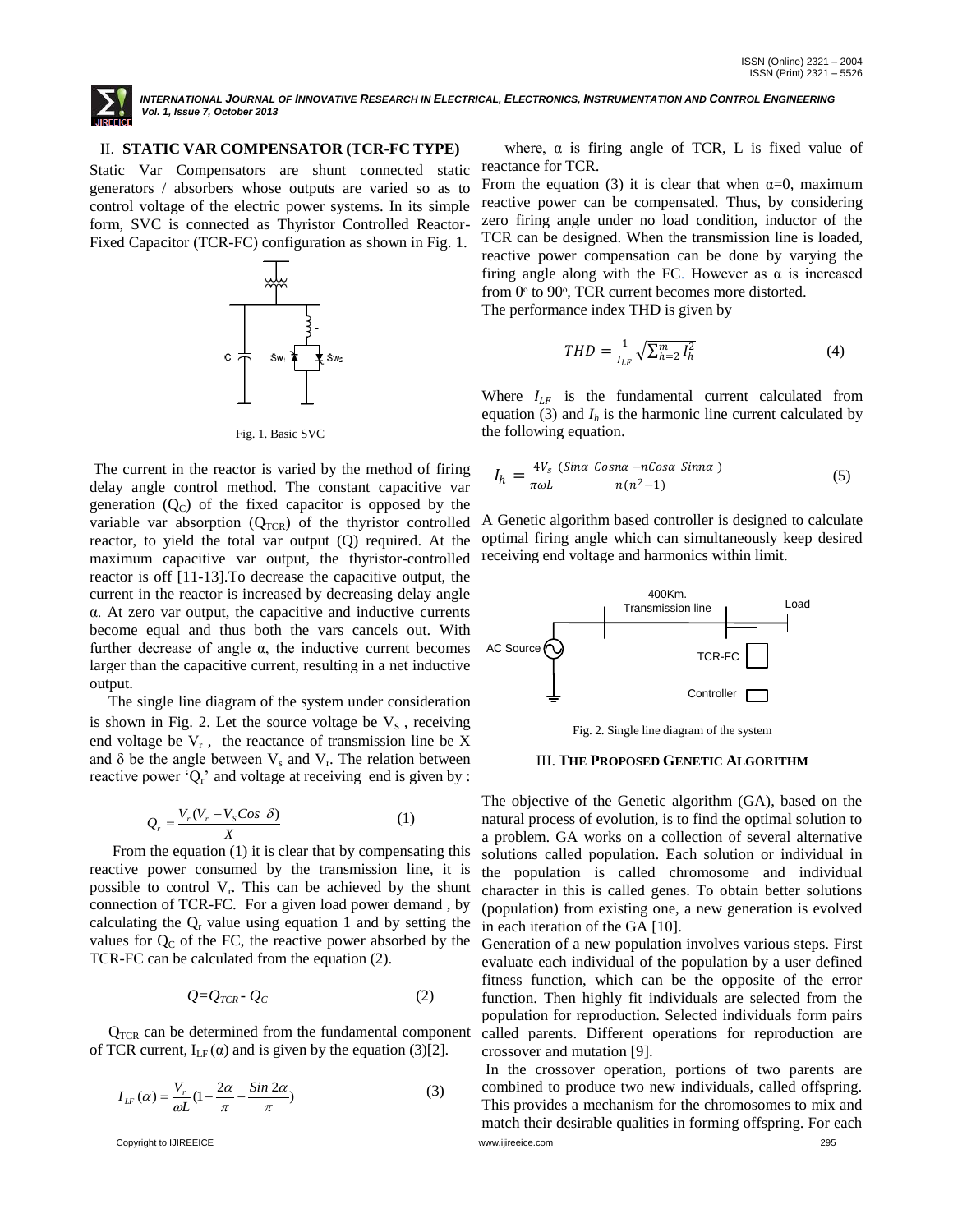

pair of parents, crossover is performed with a crossover 2. probability Pc. New features can be introduced into a population by mutation. It produces random changes in the  $\triangleright$ offspring with a probability called mutation probability, PM. Crossover is the main operation to search the solution space, *satisfied;* but does not guarantee the reachability of the entire solution space with a finite population size. Mutation improves search space by introducing new genes into the population.

With crossover and mutation there is a high risk that the these operators will preserve the fittest string [4]. To *in equation (6).* counteract this, in the proposed algorithm a mechanism is used in which, the best individual from a population is saved in the new population.

In GA the initial generation can be random or user specified. After the reproduction, new generation will replace the old *random solution.* one and evolve until some stopping criterion is met.

### IV.**SVC CONTROL USING GENETIC ALGORITHM**

 When applied to the reactive power compensation problem, the genes are the firing angles to be determined.  $\triangleright$ Each chromosome contains the gene needed to define *process and go to step 3.* uniquely a trial solution. The fitness of each chromosome is 4. evaluated using the error criterion, which is used as the basis *capacitor value Q<sup>C</sup> and select the best solution.* of selection for the chromosomes in the next generation.

Consider 20 possible solutions of firing angle from  $0^{\circ}$  to  $90^{\circ}$ as the initial population. Evaluate all solutions in the population by a fitness function which can be considered as the reciprocal of the error function as given by the equation (6).

$$
E = \sqrt{(Q_{r\_reqd} - (Q_{r\_actual} - Q_c))^2 + (THD_{\text{lim}} - THD_{actual})^2}
$$
 (6)

Where  $Q_{r\_reqd}$  is the required reactive power to be compensated,  $Q_c$  is the VAR compensation by the FC and  $Q_{r,\text{actual}}$  is the reactive power calculated from the solution. Similarly *THDlim* is the limit in the THD and *THDactual* is the THD calculated from the solution.

In the next step sort the individuals according to their calculated fitness values. Then select the best solutions for reproduction based upon their rank in the sorted list. As a crossover operation take the average of the selected solutions to generate the new set of solutions in the neighbourhood of the best solutions. As a mutation modify some of the solutions by adding a small value which depends upon the difference in the consecutive solution. To preserve the fittest solution in the new population maintain the best solution of the current population in the new set of solutions also.

Now continue the process of fitness evaluation, reproduction etc., with the new set of population for a fixed number of generations to get a better solution. Algorithm can be summarized as,

*1. Measure receiving end voltage, Vr.*

*Initialize the population;*

*while predetermined termination condition not* 

*Vary*  $Q_c$  *in steps. Each step of*  $Q_c$  *<i>do the following:* 

*2. Calculate required Qr using equation (1)*

 *Calculate Qr\_actual and THDactual for each solution in the population.*

optimum solution could be lost as there is no guarantee that *function, which can be the reciprocal of error function given Evaluate all these solutions with the fitness* 

*Select some highly fit solutions.*

 *Pair them as parents and perform crossover operation to generate offsprings.*

*Perform mutation by slightly changing some* 

*Preserve the best solution.*

 *Replace the entire population with these offsprings after crossover mutation while preserving the best solution.*

*Save the highly fit solutions calculated by the above* 

*4. Compare the fitness of saved solutions in each* 

#### V. **SIMULATION RESULTS**

 A 400 kV, 400 km, 50 Hz transmission line is modelled using Matlab. The static VAR compensator was considered consisting of a FC that can vary through 8 steps: 0, 10, 20, 30, 40, 50, 60, 70 MVAR per pahse and thyristor controlled reactor with L=3.66H. The various parameters of transmission line are assumed as given in Table I.

TABLE I DISTRIBUTED PARAMETERS FOR 400 KV TRANSMISSION LINE

| Sending         | Distributed parameters | Length of |              |                   |
|-----------------|------------------------|-----------|--------------|-------------------|
| end             |                        |           |              | transmission line |
| voltage<br>(kV) | R<br>$(\Omega/km)$     | L(mH/km)  | C<br>(nF/km) | (km)              |
| 230             | 0.01273                | 0.9337    | 12.74        | 400               |

 Under various loaded conditions with a sending end voltage of 230kV/phase, the modeled system is simulated in Matlab and the results without optimization techniques are shown in Table II. For each load data receiving end voltage V<sub>r</sub> before compensation is measured. Firing angle  $α$  for TCR and the capacitor value for FC for maintaining the receiving end voltage  $V_r \approx 230 \text{ kV}$  is calculated and the corresponding THD is observed. It is clear from the table that THD is more than 5% which is an assumed THD $_{limit}$ .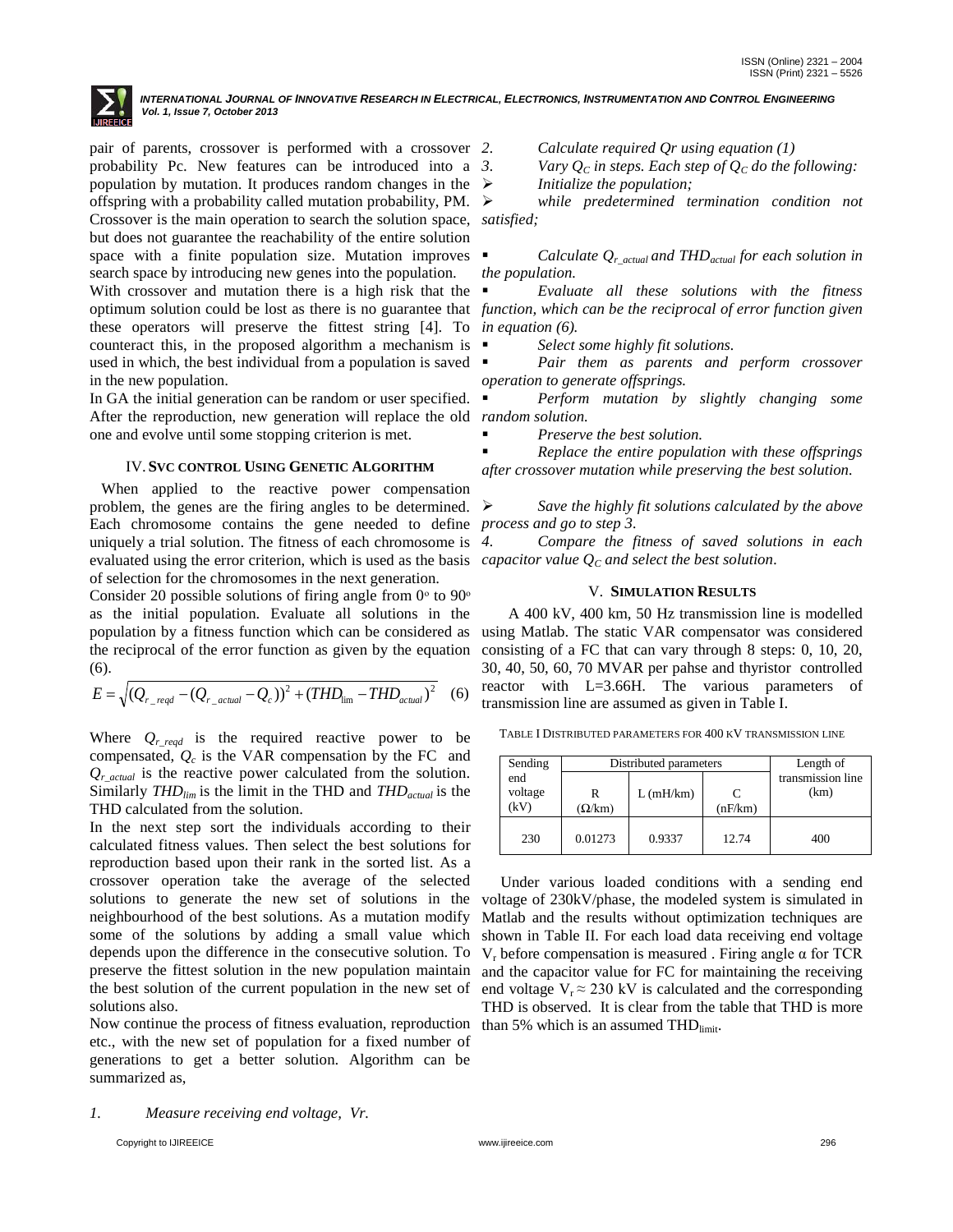

| Load | Vr                                          | <b>Before Optimization</b> |                        |            |                                           |
|------|---------------------------------------------|----------------------------|------------------------|------------|-------------------------------------------|
| (MW) | before<br>Comp.<br>$(kV/\text{pha})$<br>se) | Alpha<br>(Deg.)            | Cap<br>value<br>(MVAr) | <b>THD</b> | Vr After<br>Comp.<br>(kV/phas<br>$\bf{e}$ |
| 50   | 251.30                                      | 10.6                       | $\Omega$               | 8.88       | 230.3                                     |
| 70   | 249.10                                      | 16.49                      | $\Omega$               | 9.813      | 230.2                                     |
| 80   | 247.87                                      | 19.2                       | $\Omega$               | 7.98       | 230.4                                     |
| 95   | 245.73                                      | 24.55                      | $\theta$               | 9.88       | 230.6                                     |
| 100  | 245.01                                      | 25.025                     | $\Omega$               | 8.88       | 230.2                                     |
| 110  | 243.30                                      | 28.3                       | $\theta$               | 8.69       | 229.8                                     |
| 115  | 242.55                                      | 30.5                       | $\Omega$               | 7.77       | 230.4                                     |
| 220  | 220.90                                      | 45.58                      | 50                     | 5.56       | 230.6                                     |
| 230  | 218.63                                      | 54.2                       | 50                     | 4.98       | 230.4                                     |
| 240  | 216.20                                      | 21.5                       | 60                     | 5.09       | 230.1                                     |

TABLE II SIMULATION RESULTS FOR THE SYSTEM BEFORE OPTIMIZATION

 By using the genetic algorithm optimized firing angle and capacitor value for maintaining both voltage stability and THD within specified limit are calculated and the results are as shown in Table III.

TABLE IIII SIMULATION RESULTS FOR THE SYSTEM AFTER OPTIMIZATION WITH GA

| Load | Vr                                          | <b>After Optimization with GA</b> |                        |            |                                     |  |
|------|---------------------------------------------|-----------------------------------|------------------------|------------|-------------------------------------|--|
| (MW) | before<br>Comp.<br>$(kV/\text{pha})$<br>se) | <b>Alpha</b><br>(Deg.)            | Cap<br>value<br>(MVAr) | <b>THD</b> | Vr After<br>Comp.<br>(kV/phas<br>e) |  |
| 50   | 251.30                                      | 0.28                              | $\theta$               | 2.52       | 227.30                              |  |
| 70   | 249.10                                      | 5.01                              | 0                      | 1.83       | 225.60                              |  |
| 80   | 247.87                                      | 8.08                              | $\Omega$               | 1.87       | 224.75                              |  |
| 95   | 245.73                                      | 2.79                              | 10                     | 1.67       | 227.69                              |  |
| 100  | 245.01                                      | 14.51                             | $\theta$               | 1.15       | 223.04                              |  |
| 110  | 243.30                                      | 18.14                             | $\overline{0}$         | 2.5        | 223.70                              |  |
| 115  | 242.55                                      | 20.04                             | $\overline{0}$         | 3.21       | 223.63                              |  |
| 220  | 220.90                                      | 1.39                              | 60                     | 3.38       | 231.72                              |  |
| 230  | 218.63                                      | 15.35                             | 50                     | 4.07       | 227.61                              |  |
| 240  | 216.20                                      | 9.30                              | 60                     | 2.92       | 227.69                              |  |

 The receiving end voltage before compensation and after optimized compensation with GA is shown in Fig. 3. It is seen that variation of receiving end voltage is maintained within the limit (near 230 kV) with optimal control of firing angle of TCR.



Fig.3. Optimized and uncompensated receiving end voltage

 Table IV shows the similar results for various inductive loads. The case study proves that the percentage THD under the optimized condition is much less than the percentage THD under the unoptimized condition.

TABLE IV SIMULATION RESULTS FOR THE SYSTEM UNDER VARIOUS INDUCTIVE LOADS BEFORE AND AFTER OPTIMIZATION WITH GA

|             |                      | <b>Before</b><br>Optimization |      |       | After<br><b>Optimization with</b><br>GA |     |        |
|-------------|----------------------|-------------------------------|------|-------|-----------------------------------------|-----|--------|
| Load (MW)   | Vr before Comp. (kV) | Alpha (Deg.)                  | 且    |       | Alpha (Deg.)                            | 目   | Vr(KV) |
| $10 + i1$   | 253.5                | 4.8                           | 16.9 | 230.6 | $\theta$                                | 2.1 | 228.7  |
| $40 + j5$   | 249.3                | 13.5                          | 16.5 | 230.5 | 5.2                                     | 1.9 | 225.4  |
| $100+j0.1$  | 244.9                | 25.5                          | 7.97 | 230.1 | 5                                       | 1.2 | 227.0  |
| $100 + i1$  | 244.4                | 28.5                          | 9.5  | 230.6 | 15.6                                    | 2.2 | 223.8  |
| $200 + j10$ | 221.4                | 39.8                          | 4.88 | 230.7 | .93                                     | 4.3 | 233.0  |
| $200 + j20$ | 217.4                | 7.8                           | 5.26 | 230.7 | 7.9                                     | 5.0 | 230.2  |
| $140 + j60$ | 211.9                | 36.5                          | 9.17 | 230.1 | 8.45                                    | 3.9 | 221.9  |

 Fig. 4. shows a reduction in THD using modified GA compared to unoptimized operation. It is found that the THD with optimized control is reduced and is within the specified limit while maintaining the receiving end voltage within the allowable value.

 Proposed genetic algorithm based approach can be effectively used to improve the voltage stability under various loaded conditions while keeping the harmonic injection into the power system within specified limit.